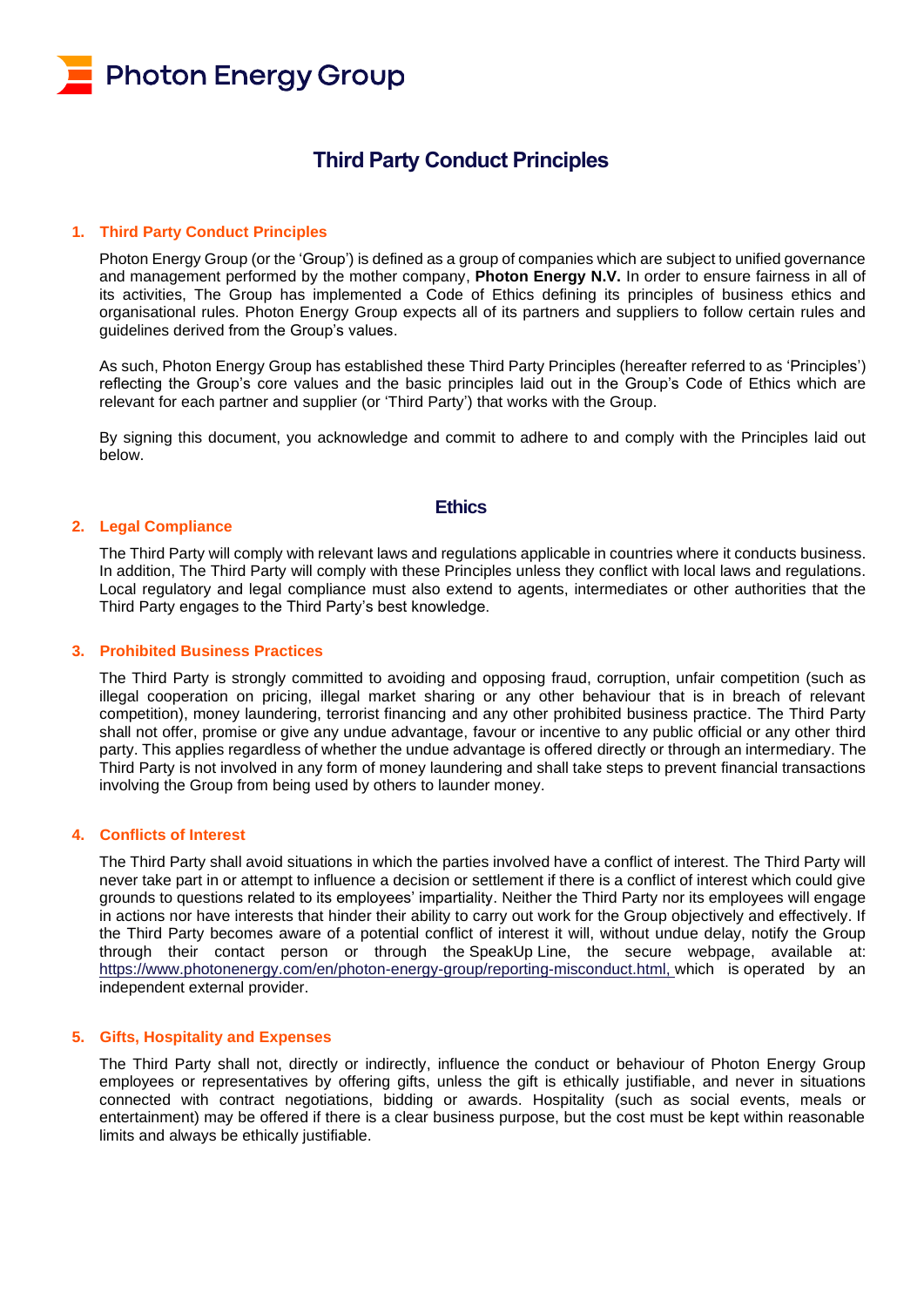# **6. Human Rights**

# **Human Resources Principles**

The Third Party hereby confirms that it supports and respects international human rights. The Third Party confirms that it places the foremost importance upon ensuring compliance with labour standards and that it does not tolerate any form of modern slavery such as **forced labour**, **child labour** or **discrimination** (as detailed in sections 8 and 9 of this document) in the workplace. The Third Party will not in any way cause or contribute to the violation or circumvention of human rights. Equal opportunity, harassment and discrimination laws and regulations will be adhered to by the Third Party.

### **7. Forced Labour**

The Third Party shall not use forced or compulsory labour. All labour shall be voluntary, and workers shall be free to leave with reasonable notice. Employees shall not be required to submit deposits of money or identity papers with their employer.

## **8. Child Labour**

The Third Party shall not employ any person who is below the minimum legal age for employment. Where a child (persons under 18 years) is employed, the best interests of the child shall be primarily considered. Policies and programmes that assist any child found to be performing child labour shall be contributed to, supported, or developed. Children shall not be employed for any work that is likely to be hazardous or may interfere with the child's health or physical, mental, spiritual, moral or social development.

#### **9. Freedom of Association**

The Third Party shall respect its employees' right to associate freely, join worker's associations, seek representation and bargain collectively, as permitted by and in accordance with local laws.

#### **10. Discrimination**

The Third Party shall behave with respect and integrity towards anyone it encounters through its work for the Group. The Third Party shall not tolerate any kind of discrimination in relation to its employees based on age, gender, sexual orientation, health status, race, nationality, political opinion, national and social origin or religion. The Third Party shall also prevent any form of bullying or exploitation.

#### **11. Disciplinary Practices**

The Third Party shall treat employees with respect and dignity. Physical or verbal abuse or other harassment and any threats or other forms of intimidation are prohibited.

#### **12. Working Conditions**

The Third Party shall ensure that its employees understand their employment conditions and shall provide reasonable pay and terms of employment. The Third Party shall also comply with local laws with respect to working hours.